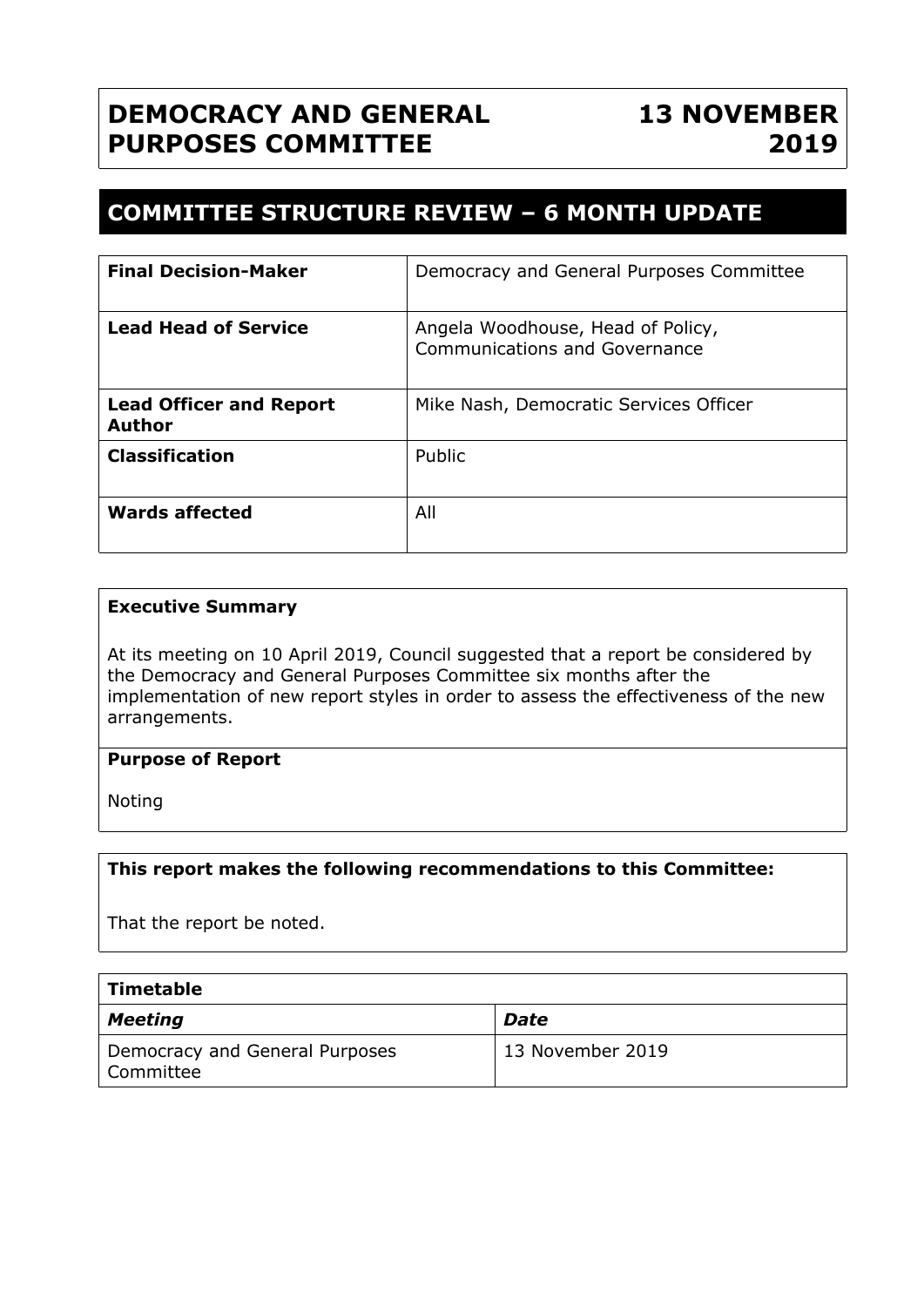# **COMMITTEE STRUCTURE REVIEW – 6 MONTH UPDATE**

### **1. CROSS-CUTTING ISSUES AND IMPLICATIONS**

| <b>Issue</b>                                              | <b>Implications</b>                                                                                                                                                                                                                                                                                                                                         | Sign-off                                                     |
|-----------------------------------------------------------|-------------------------------------------------------------------------------------------------------------------------------------------------------------------------------------------------------------------------------------------------------------------------------------------------------------------------------------------------------------|--------------------------------------------------------------|
| <b>Impact on</b><br><b>Corporate</b><br><b>Priorities</b> | We do not expect the recommendation will<br>materially affect achievement of corporate<br>priorities. However, it will support the<br>Council's overall achievement of its aims, as<br>effective reporting is key to the strategic<br>decision-making processes operated by the<br>Council.                                                                 | Democratic<br>Services Officer                               |
| <b>Cross</b><br><b>Cutting</b><br><b>Objectives</b>       | No implications.                                                                                                                                                                                                                                                                                                                                            | Democratic<br>Services Officer                               |
| <b>Risk</b><br><b>Management</b>                          | No implications.                                                                                                                                                                                                                                                                                                                                            | Democratic<br>Services Officer                               |
| <b>Financial</b>                                          | No implications.                                                                                                                                                                                                                                                                                                                                            | Director of<br>Finance and<br><b>Business</b><br>Improvement |
| <b>Staffing</b>                                           | No implications.                                                                                                                                                                                                                                                                                                                                            | Democratic<br>Services Officer                               |
| Legal                                                     | Under Section 3 of the Local Government Act<br>1999 the Council has a statutory duty to<br>secure continuous improvement in the way in<br>which its functions are exercised having<br>regard to a combination of economy,<br>efficiency and effectiveness. The Committee<br>Structure Review assist in demonstrating<br>compliance with the statutory duty. | Team Leader<br>(Corporate<br>Governance),<br><b>MKLS</b>     |
| <b>Privacy and</b><br>Data<br><b>Protection</b>           | There are no specific privacy or data<br>protection issues to address.                                                                                                                                                                                                                                                                                      | Team Leader<br>(Corporate<br>Governance),<br><b>MKLS</b>     |
| <b>Equalities</b>                                         | No implications.                                                                                                                                                                                                                                                                                                                                            | Democratic<br>Services Officer                               |
| <b>Public</b><br><b>Health</b>                            | No implications.                                                                                                                                                                                                                                                                                                                                            | Senior Public<br><b>Health Officer</b>                       |
| <b>Crime and</b><br><b>Disorder</b>                       | No implications.                                                                                                                                                                                                                                                                                                                                            | Democratic<br>Services Officer                               |
| <b>Procurement</b>                                        | No implications.                                                                                                                                                                                                                                                                                                                                            | Democratic<br>Services Officer                               |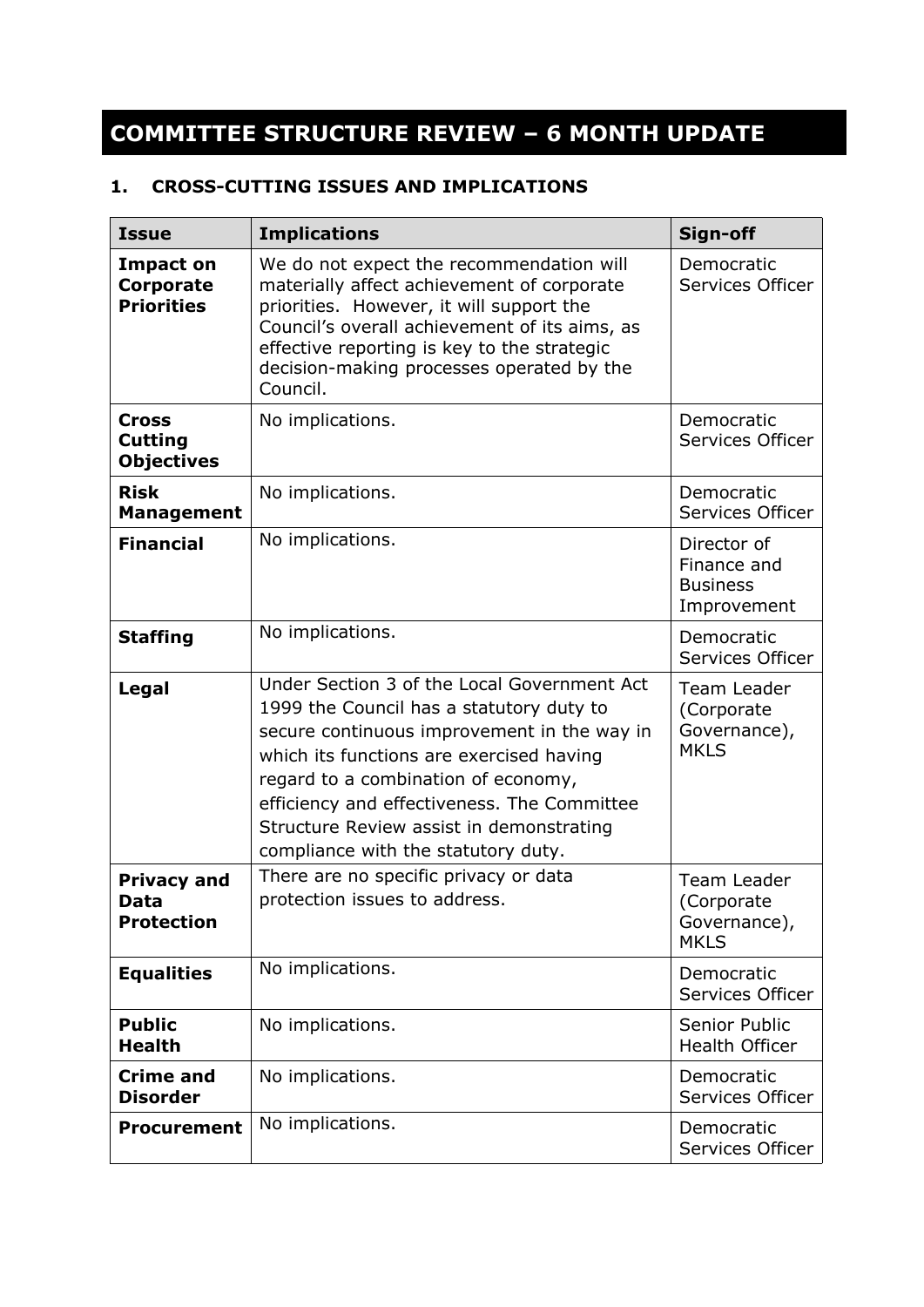## **2. INTRODUCTION AND BACKGROUND**

2.1 At its meeting on 10 April 2019, Council considered the *Report of the Democracy Committee held on 13 March 2019 – Committee Structure Review*. The minutes of the meeting state that:

*Note: During consideration of the next agenda item (Report of the Democracy Committee proposing amendments to the terms of reference of the Planning Committee), a Member expressed concern that although he had indicated that he wished to speak on recommendation 10 of the Committee Structure Review report relating to report styles and, in particular, the proposal that the cross-cutting issues and implications section be included at the front of reports, he had not been given the opportunity to speak. The Mayor apologised for his mistake in failing to call upon the Member to speak.*

*The Chief Executive confirmed that there was no facility for the Council to amend its earlier decision at this meeting, but Members might wish to reflect in due course on the effectiveness of the new arrangements.*

*As a consequence, an item will be included in the Democracy and General Purposes Committee Work Programme to review the effectiveness of the new arrangements in six months' time.*

- 2.2 Following the agreement of the Committee Structure Review report by Council on 10 April 2019, the new report style was introduced for the 2019/20 municipal year.
- 2.3 All Councillors and Wider Leadership Team were asked to provide feedback on the new report template in August 2019. 12 responses were received, although respondents were not required to answer every question.
- 2.4 The questions that Councillors and Officers were asked to respond to were:
	- 1. The relocation of the "Cross Cutting Issues and Implications" section to the front of reports is:
		- i. A positive change
		- ii. Neither a positive nor negative change
		- iii. A negative change
	- 2. Please explain the reasons for your response to question one
	- 3. Any other comments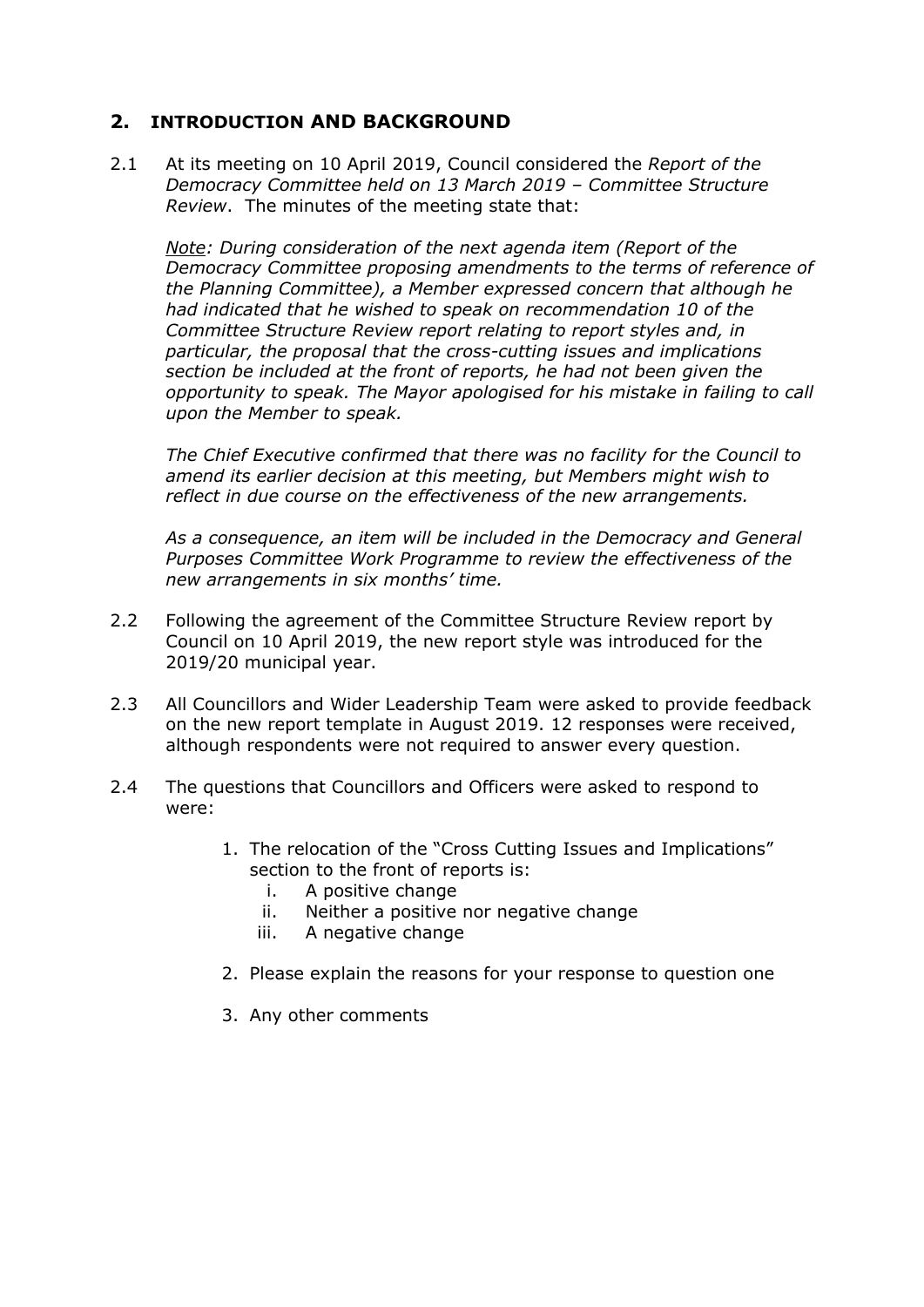# 2.5 The following table shows the responses received for Question One:

|      | <b>Response</b>                           | <b>Number of Responses</b> |
|------|-------------------------------------------|----------------------------|
|      | A positive change                         | 4                          |
| ii.  | Neither a positive nor negative<br>change |                            |
| iii. | A negative change                         |                            |

# 2.6 The responses to Question Two have been summarised below:

| <b>Positive Comments</b>                                                                                                                                                                    | <b>Neutral Comments</b>                                                                             | <b>Negative Comments</b>                                                                |
|---------------------------------------------------------------------------------------------------------------------------------------------------------------------------------------------|-----------------------------------------------------------------------------------------------------|-----------------------------------------------------------------------------------------|
| This helps to<br>demonstrate how<br>proposals may further<br>corporate objectives and<br>the Strategic Plan.                                                                                | Members and Officers are<br>expected to fully read<br>reports, so its position is<br>not important. | This confuses reports and<br>encourages the reader<br>the skim read from the<br>outset. |
| This helps to highlight<br>important factors, such<br>as cost implications.                                                                                                                 | The difference was not<br>noticeable and did not<br>make a significant<br>difference.               |                                                                                         |
| This helps to provide a<br>preamble to the content<br>of the report, which<br>provides a better<br>awareness of the issues<br>while you read the report<br>and form a view on the<br>topic. |                                                                                                     |                                                                                         |

# 2.7 Two themes emerged as a result of Question Three:

| Theme                                                                                                                              | <b>Response from Democratic Services</b>                                                                                                                                                                                                                                                                                                                                                                                                                                                                                                      |
|------------------------------------------------------------------------------------------------------------------------------------|-----------------------------------------------------------------------------------------------------------------------------------------------------------------------------------------------------------------------------------------------------------------------------------------------------------------------------------------------------------------------------------------------------------------------------------------------------------------------------------------------------------------------------------------------|
| Biodiversity, climate and pollution<br>needed to be considered as part of<br>the cross-cutting issues and<br>implications section. | "Biodiversity and Environmental<br>sustainability is respected" is included<br>under the second row "Cross Cutting<br>Objectives". This wording is taken<br>directly from the new Strategic Plan.<br>If an Officer identifies a consideration<br>during report writing, then this could be<br>explained within this section. Equally, if<br>the report has no relevant implications,<br>then it would be appropriate for the<br>Officer to delete this wording from the<br>table. This may explain why it does not<br>appear in some reports. |
|                                                                                                                                    |                                                                                                                                                                                                                                                                                                                                                                                                                                                                                                                                               |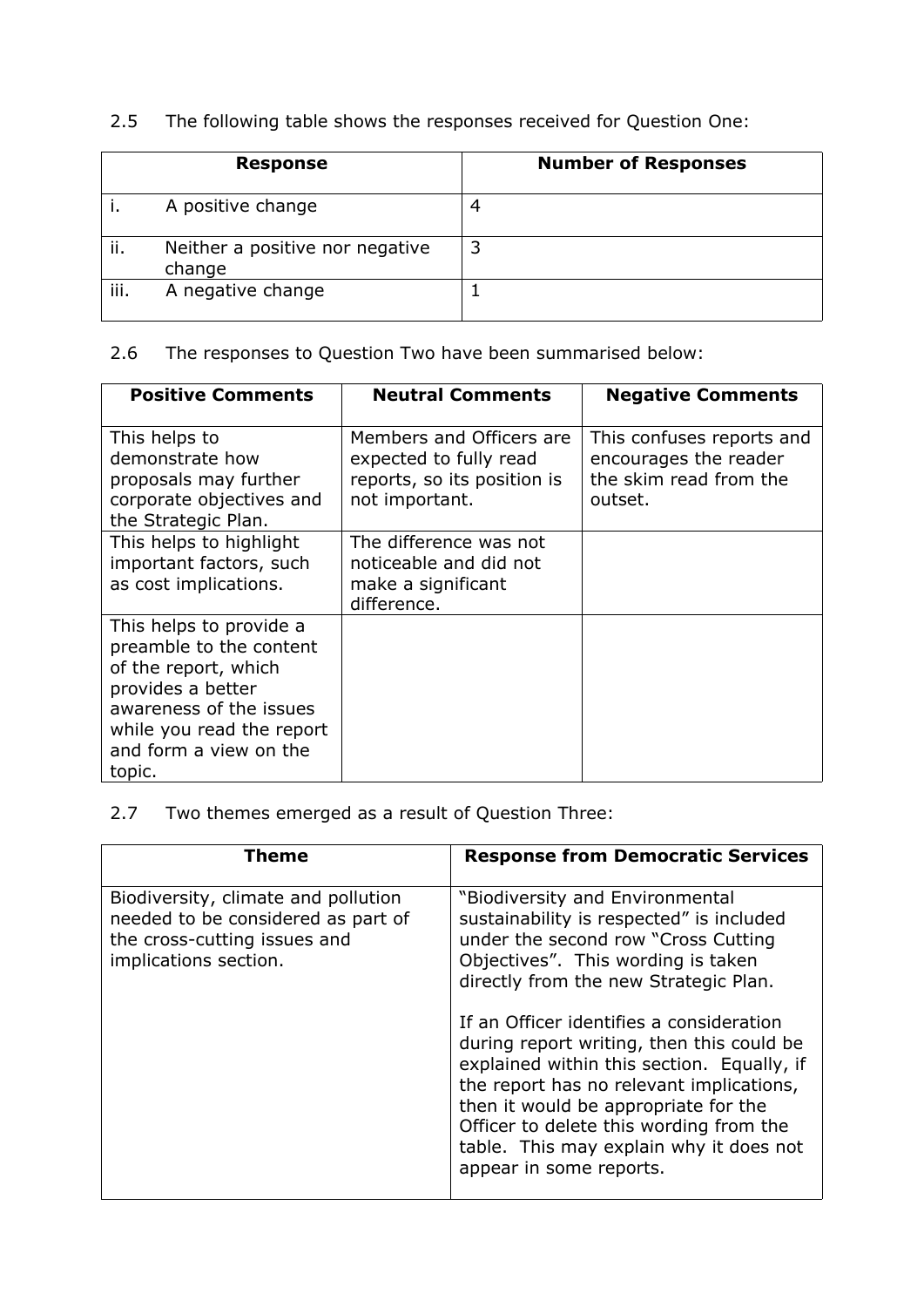| The relocation of the cross-cutting   | N/A |
|---------------------------------------|-----|
| issues and implications may be        |     |
| beneficial for members of the public, |     |
| who could decide whether to read the  |     |
| full report based on the information  |     |
| contained in this section.            |     |

- 2.8 From the feedback received, most respondents considered the change to be positive or neutral. It is therefore suggested that no further changes are made to the template at present.
- 2.9 Should any changes be required at a later date, this would be an operational matter dealt with by Democratic Services. This would not require prior consideration by a committee, although any feedback provided informally by Councillors and Officers would be taken into account.

### **3. AVAILABLE OPTIONS**

- 3.1 The Committee could choose to note the report and therefore no further action would be taken.
- 3.2 The Committee could suggest changes to the report style, which would be considered by Democratic Services when the service committee report template is next reviewed. This is not recommended as the feedback received has shown that the new report template has been received largely positively.

### **4. PREFERRED OPTION AND REASONS FOR RECOMMENDATIONS**

- 4.1 Option 3.1 is the preferred option.
- 4.2 Regardless of the approach that the Committee chooses, the future adjustment of report templates is an operational matter, and it is therefore imperative that changes are implemented by Democratic Services without the expectation that a report is submitted to the Democracy and General Purposes Committee beforehand.

### **5. RISK**

5.1 This report is presented for information only and has no risk management implications.

### **6. CONSULTATION RESULTS AND PREVIOUS COMMITTEE FEEDBACK**

6.1 The Democracy Committee (decommissioned on 22 April 2019 and replaced by the Democracy and General Purposes Committee) led the Committee Structure Review in 2018/19, which resulted in changes being made to the report styles.